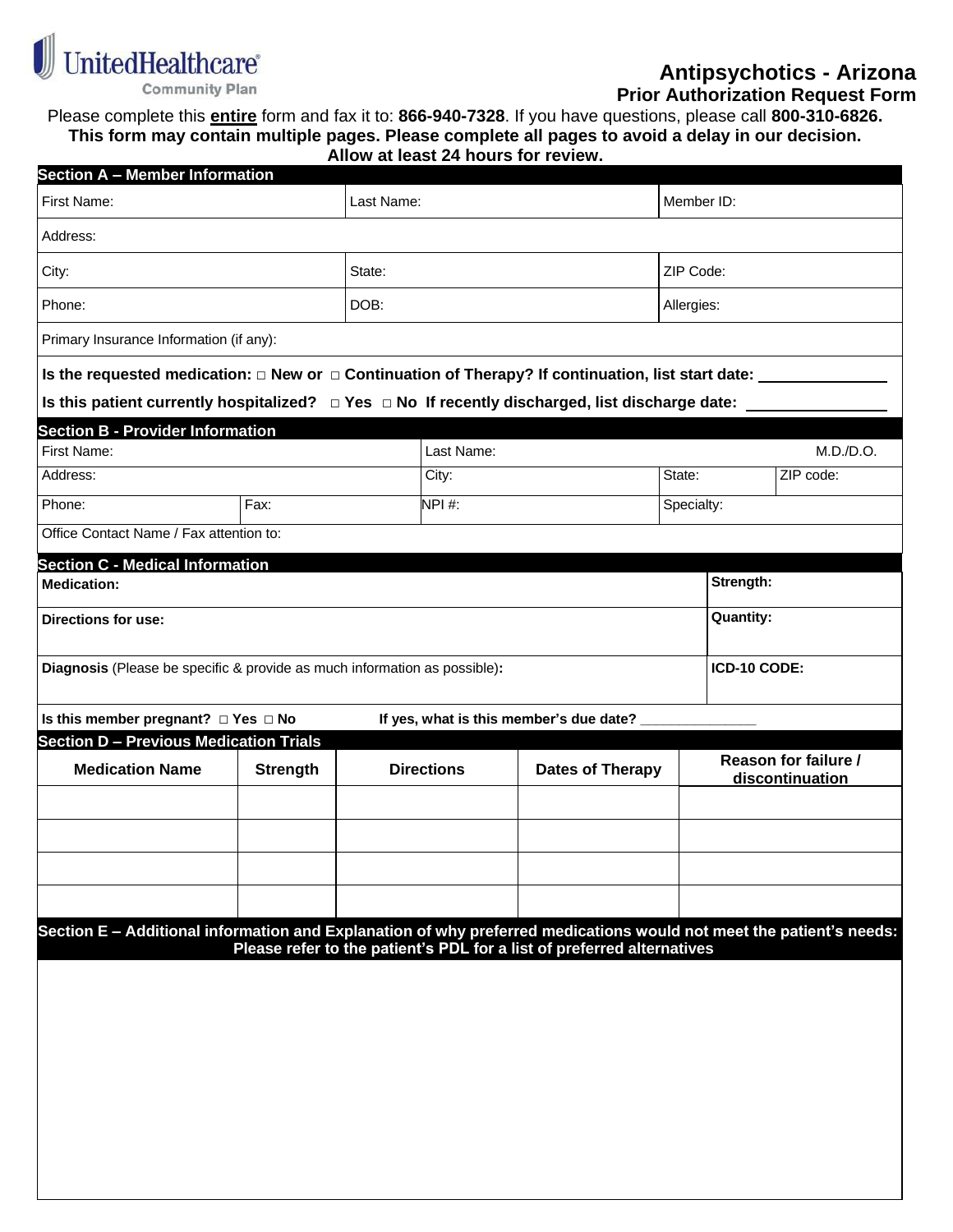$\begin{tabular}{|c|c|} \hline \multicolumn{3}{|c|}{\textbf{UnitedHealthcare}}\\ \hline \end{tabular}$ **Community Plan** 

**Antipsychotics - Arizona**

|                           | Community Plan                                                                                                                                                                                                                                                                                            |                                                              | <b>Prior Authorization Request Form</b>                                                                                                                                                        |  |  |
|---------------------------|-----------------------------------------------------------------------------------------------------------------------------------------------------------------------------------------------------------------------------------------------------------------------------------------------------------|--------------------------------------------------------------|------------------------------------------------------------------------------------------------------------------------------------------------------------------------------------------------|--|--|
| <b>Member First name:</b> |                                                                                                                                                                                                                                                                                                           | <b>Member Last name:</b>                                     | <b>Member DOB:</b>                                                                                                                                                                             |  |  |
|                           |                                                                                                                                                                                                                                                                                                           | <b>Clinical and Drug Specific Information</b>                |                                                                                                                                                                                                |  |  |
|                           |                                                                                                                                                                                                                                                                                                           | <b>ALL REQUESTS</b>                                          |                                                                                                                                                                                                |  |  |
| $\Box$ Yes $\Box$ No      | □ Schizophrenic spectrum disorder<br>□ Bipolar Disorder<br>□ Autism Spectrum Disorder<br>□ Tourette's or other tic disorder                                                                                                                                                                               |                                                              | Does the patient have any of the following diagnoses? (If yes, check which applies)                                                                                                            |  |  |
|                           | $\Box$ Yes $\Box$ No   Is the patient currently on the requested drug? If yes, list start date:                                                                                                                                                                                                           |                                                              |                                                                                                                                                                                                |  |  |
| $\Box$ Yes $\Box$ No      | If yes, list start date and discharge date:                                                                                                                                                                                                                                                               | medication in the hospital and must continue upon discharge? | Is the patient currently receiving treatment with the requested non-preferred behavioral health                                                                                                |  |  |
| $\Box$ Yes $\Box$ No      |                                                                                                                                                                                                                                                                                                           |                                                              | Has the patient demonstrated failure or intolerance to a majority (not more than 3) of the preferred<br>formulary/PDL alternatives for the given diagnosis? (If yes, complete Section D above) |  |  |
|                           |                                                                                                                                                                                                                                                                                                           | <b>MEMBERS UNDER 6 YEARS OLD</b>                             |                                                                                                                                                                                                |  |  |
| $\Box$ Yes $\Box$ No      | antipsychotic medications?                                                                                                                                                                                                                                                                                |                                                              | Is there documentation that psychosocial issues have been evaluated before the request for                                                                                                     |  |  |
| $\Box$ Yes $\Box$ No      | Is there documentation of non-medication alternatives that have been attempted to address<br>symptoms before the request for antipsychotic medications? (If yes, complete Section D above)                                                                                                                |                                                              |                                                                                                                                                                                                |  |  |
| $\Box$ Yes $\Box$ No      | Is there documentation including information on the expected outcomes and an evaluation of<br>potential adverse events?                                                                                                                                                                                   |                                                              |                                                                                                                                                                                                |  |  |
| $\Box$ Yes $\Box$ No      | Does the member have known hypersensitivity to the requested agent?                                                                                                                                                                                                                                       |                                                              |                                                                                                                                                                                                |  |  |
|                           | $\Box$ Yes $\Box$ No   Is the medication being prescribed by a Behavioral Health Provider?                                                                                                                                                                                                                |                                                              |                                                                                                                                                                                                |  |  |
| $\Box$ Yes $\Box$ No      | Does the prescriber attest they are aware of FDA labeling regarding the use of the antipsychotic<br>medication and feels the treatment with the requested medication is necessary?<br>If yes, list rationale:                                                                                             |                                                              |                                                                                                                                                                                                |  |  |
|                           |                                                                                                                                                                                                                                                                                                           | <b>LONG-ACTING INJECTABLES</b>                               |                                                                                                                                                                                                |  |  |
| $\Box$ Yes $\Box$ No      | If yes, list reason:                                                                                                                                                                                                                                                                                      | Is the patient unable to take oral solid alternatives?       |                                                                                                                                                                                                |  |  |
| $\Box$ Yes $\Box$ No      | (If yes, complete Section D above)                                                                                                                                                                                                                                                                        |                                                              | If requesting Invega Trinza, has the patient been treated with Invega Sustenna for at least 4 months?                                                                                          |  |  |
| $\Box$ Yes $\Box$ No      | Has the patient established tolerability with any of the following?<br>(If yes, check which applies and complete Section D above)<br>□ Aripiprazole<br>□ Paliperidone<br>□ Risperidone                                                                                                                    |                                                              |                                                                                                                                                                                                |  |  |
| $\Box$ Yes $\Box$ No      | (If yes, complete Section D above)                                                                                                                                                                                                                                                                        |                                                              | Is the patient non-compliant with oral atypical antipsychotic dosage forms?                                                                                                                    |  |  |
| $\Box$ Yes $\Box$ No      | If the patient is <18, does the prescriber attest they are aware of FDA labeling regarding use of long<br>acting injectable antipsychotic products in patients less than 18 years of age and feels the treatment<br>with the requested product is medically necessary?<br>If yes, list rationale for use: |                                                              |                                                                                                                                                                                                |  |  |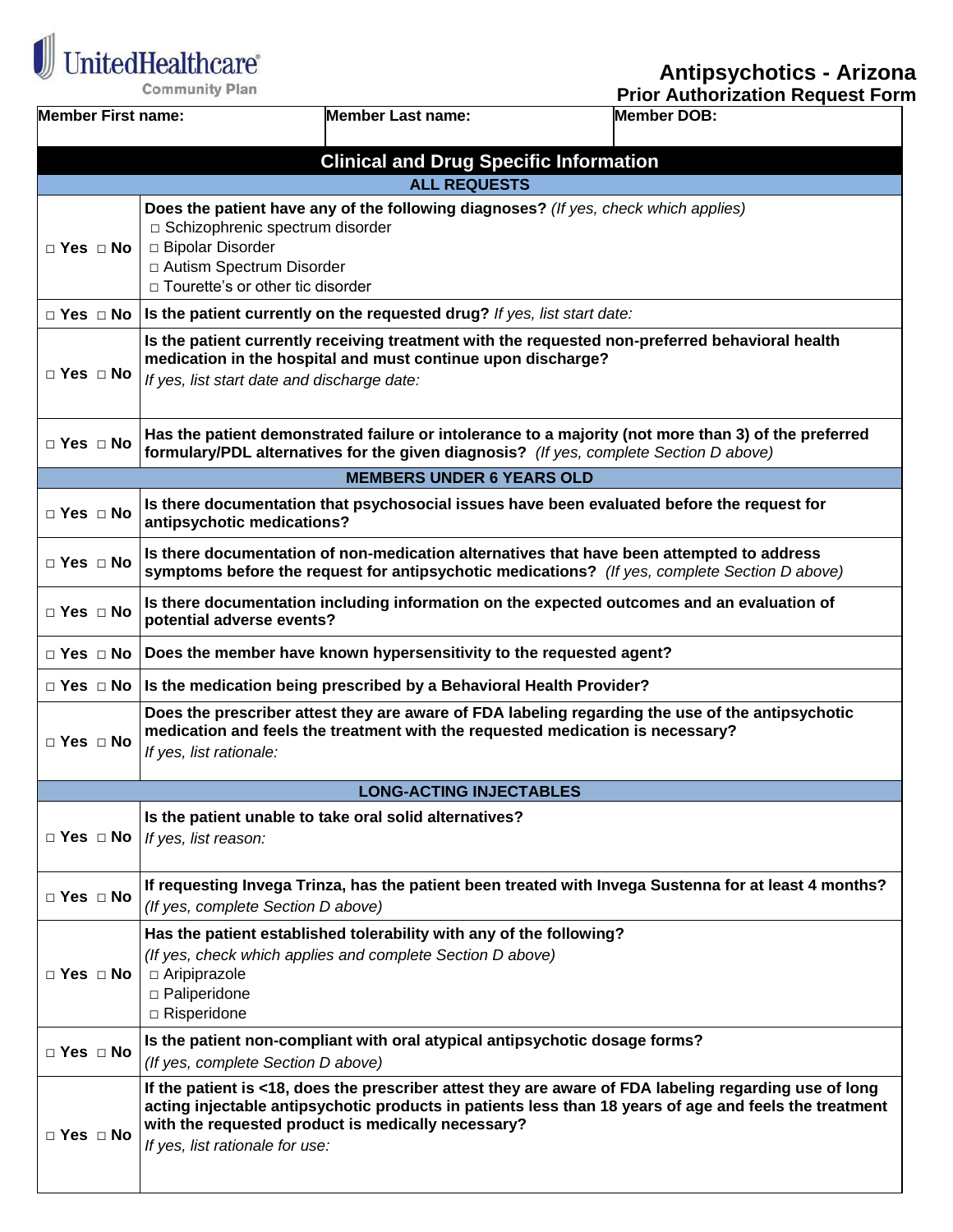

## **Antipsychotics - Arizona**

|                           | Community Plan                                                                                                                                                                                                                                                                                                               |                                                                                                                                                                                                                                                                                                                                    | <b>Prior Authorization Request Form</b> |  |  |
|---------------------------|------------------------------------------------------------------------------------------------------------------------------------------------------------------------------------------------------------------------------------------------------------------------------------------------------------------------------|------------------------------------------------------------------------------------------------------------------------------------------------------------------------------------------------------------------------------------------------------------------------------------------------------------------------------------|-----------------------------------------|--|--|
| <b>Member First name:</b> |                                                                                                                                                                                                                                                                                                                              | <b>Member Last name:</b>                                                                                                                                                                                                                                                                                                           | <b>Member DOB:</b>                      |  |  |
|                           |                                                                                                                                                                                                                                                                                                                              | <b>CONCOMITANT ANTIPSYCHOTIC TREATMENT</b>                                                                                                                                                                                                                                                                                         |                                         |  |  |
|                           | Is the request for a cross taper?                                                                                                                                                                                                                                                                                            |                                                                                                                                                                                                                                                                                                                                    |                                         |  |  |
|                           | $\Box$ Yes $\Box$ No   If yes, list start date of cross taper:                                                                                                                                                                                                                                                               |                                                                                                                                                                                                                                                                                                                                    |                                         |  |  |
|                           | $\Box$ Yes $\Box$ No   Does the member have a known hypersensitivity to the requested medication(s)?                                                                                                                                                                                                                         |                                                                                                                                                                                                                                                                                                                                    |                                         |  |  |
| $\Box$ Yes $\Box$ No      | Does the patient have one of the following indications? (If yes, check which applies)<br>□ Refractory schizophrenic spectrum disorder<br>$\Box$ Refractory bipolar disorder with psychosis and/or severe symptoms                                                                                                            |                                                                                                                                                                                                                                                                                                                                    |                                         |  |  |
| $\Box$ Yes $\Box$ No      | For refractory schizophrenic spectrum disorder: Is there evidence of adequate trials of at least three<br>individual antipsychotics listed on the AHCCCS Behavioral Health Drug Lists, for 4-6 weeks at<br>maximum tolerated doses? (If yes, complete Section D above)                                                       |                                                                                                                                                                                                                                                                                                                                    |                                         |  |  |
|                           | For refractory bipolar disorder with psychosis and/or severe symptoms: Is there evidence of at least<br>$\Box$ Yes $\Box$ No   four evidence based treatment options dependent upon the episode type, for trials of 4-6 weeks of<br>maximum tolerated doses? (If yes, complete Section D above)                              |                                                                                                                                                                                                                                                                                                                                    |                                         |  |  |
| $\Box$ Yes $\Box$ No      |                                                                                                                                                                                                                                                                                                                              | Is there supporting documentation that adherence to the treatment regimen has not been a<br>contributing factor to the lack of response in the medication trials?                                                                                                                                                                  |                                         |  |  |
|                           |                                                                                                                                                                                                                                                                                                                              | <b>ABILIFY MYCITE</b>                                                                                                                                                                                                                                                                                                              |                                         |  |  |
| $\Box$ Yes $\Box$ No      | Is there submission of medical records documenting the patient is currently prescribed aripiprazole<br>and tolerates the medication?                                                                                                                                                                                         |                                                                                                                                                                                                                                                                                                                                    |                                         |  |  |
| $\Box$ Yes $\Box$ No      | same time, multiplied by 100.)<br>If yes, list patient adherence percentage and date:                                                                                                                                                                                                                                        | Is there submission of medical records documenting the patient's adherence to aripiprazole is less<br>than 80% within the past 6 months? (NOTE: Medication adherence percentage is defined as the<br>number of pills absent in a given time period divided by the number of pills prescribed during that                           |                                         |  |  |
| $\Box$ Yes $\Box$ No      | without success?<br>Utilization of a pill box.                                                                                                                                                                                                                                                                               | Have all of the following strategies (if applicable to patient) to improve patient adherence been tried<br>Utilization of a smart phone reminder (ex. alarm, application, or text reminder).<br>Involving family members or friends to assist.<br>Coordinating timing of dose to coincide with dosing of another daily medication. |                                         |  |  |
| $\Box$ Yes $\Box$ No      | Is there submission of medical records documenting patient has experienced life-threatening or<br>potentially life-threatening symptoms, or has experienced a severe worsening of symptoms leading to<br>a hospitalization which was attributed to the lack of adherence to aripiprazole?<br>If yes, list rationale:         |                                                                                                                                                                                                                                                                                                                                    |                                         |  |  |
| $\Box$ Yes $\Box$ No      | Does the patient have history of failure, contraindication, or intolerance or reason or special<br>circumstance they cannot use any of the following? (If yes, complete Section D above)<br>□ Abilify Maintena<br>□ Invega Sustenna<br>□ Risperdal Consta<br>□ Aristada                                                      |                                                                                                                                                                                                                                                                                                                                    |                                         |  |  |
| $\Box$ Yes $\Box$ No      | Does the prescriber acknowledge that Abilify MyCite has not been shown to improve patient<br>adherence and attests that Abilify MyCite is medically necessary for the patient to maintain<br>compliance, avoid life-threatening worsening of symptoms, and reduce healthcare resources utilized<br>due to lack of adherence? |                                                                                                                                                                                                                                                                                                                                    |                                         |  |  |
| $\Box$ Yes $\Box$ No      | provided by the manufacturer?                                                                                                                                                                                                                                                                                                | Does the prescriber agree to track and document adherence to Abilify MyCite through software                                                                                                                                                                                                                                       |                                         |  |  |